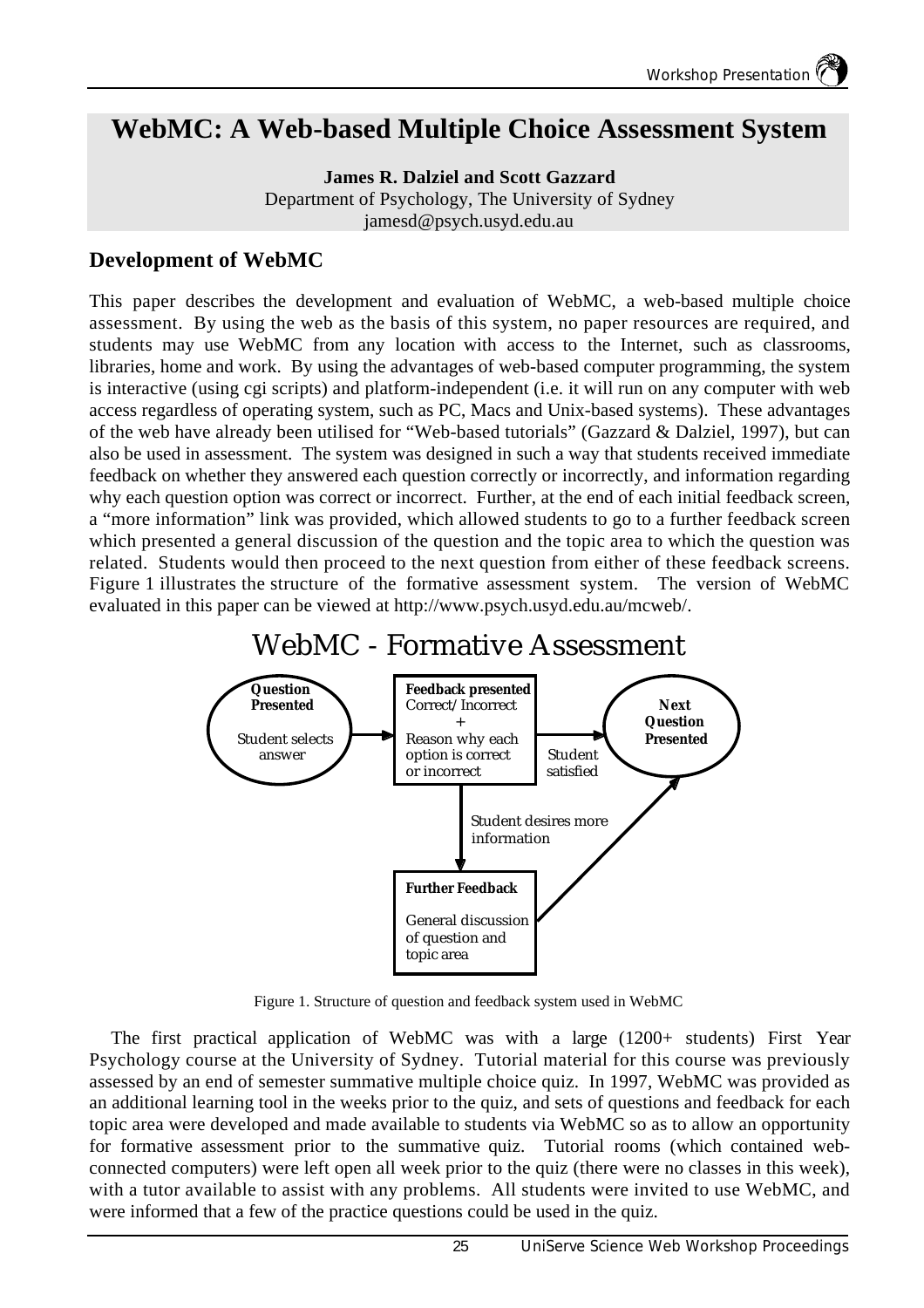#### **Evaluation of WebMC**

The response to WebMC was exceptional. Over 10,000 hits were recorded on the main WebMC page during the month that it was available, and over 1000 First Year Psychology students accessed WebMC at least once (students logged in with their student IDs, so multiple uses were only counted as one student). The tutorial rooms were full for much of the week, and external access to WebMC occurred at all hours of the day (including the early hours of the morning). The general response of students appeared very positive.

On a general evaluation question asking students to rate WebMC as a learning resource (on a seven point scale), 61% of students rated WebMC as "(1) Excellent", 28% rated it as "(2) Very Good", 9% rated it as "(3) Good" and 2% rated it as "(4) Average". No negative responses (5, 6 or 7) were received. In open questions designed to allow students to state what they found best and worst about WebMC, and what they would change, students provided a wealth of comments about the project, the majority of which were very positive. In terms of the best aspect of WebMC, the most popular responses were related to "explanation of wrong answers" and "immediate feedback on answers". Other positive comments included:

- "Very informative and thorough"
- "Great having it on the Internet"
- "It emphasises your strengths and weaknesses"
- "Easy to use, a fantastic learning tool"

Many students also indicated that using WebMC had encouraged them to go back to their class notes and do further study, such as:

• "It motivated me to study, since I knew less than I thought I did"

The following three longer quotes provide further general information about how students viewed WebMC:

- "It gave me a chance to get a perspective on what to study, as well as being an opportunity to test my knowledge"
- "It was comprehensive, and very helpful having the 'more information' option and the summaries"
- "The 'more information' section [was best], as it helps students to remember the tutorial, and to put questions in context, giving students the opportunity to take notes"

Many students left the "worst" and "change" questions blank, or indicated that they thought that WebMC was performing well. Several suggestions for change were received. These included: a suggestion that a timer would be helpful; comments that feedback in different sections was not always in the same format; and a request that the text be made smaller so that the entire question would fit on one screen (rather than requiring scrolling down on web browsers with large text formats). All of these suggested changes have since been incorporated.

Finally, many students offered spontaneous praise for the layout, design, structure and even just the provision of WebMC, indicating that they appreciated the system. Quotes such as "THANKYOU! Overall it was great!" were common last comments on the survey. Several students noted that they wished that other courses offered the kind of question and feedback system provided by WebMC.

#### **Conclusion**

The design and construction of WebMC was based on sound principles of assessment practice and utilised the inherent potential advantages of the web. Student evaluation of WebMC indicated that it